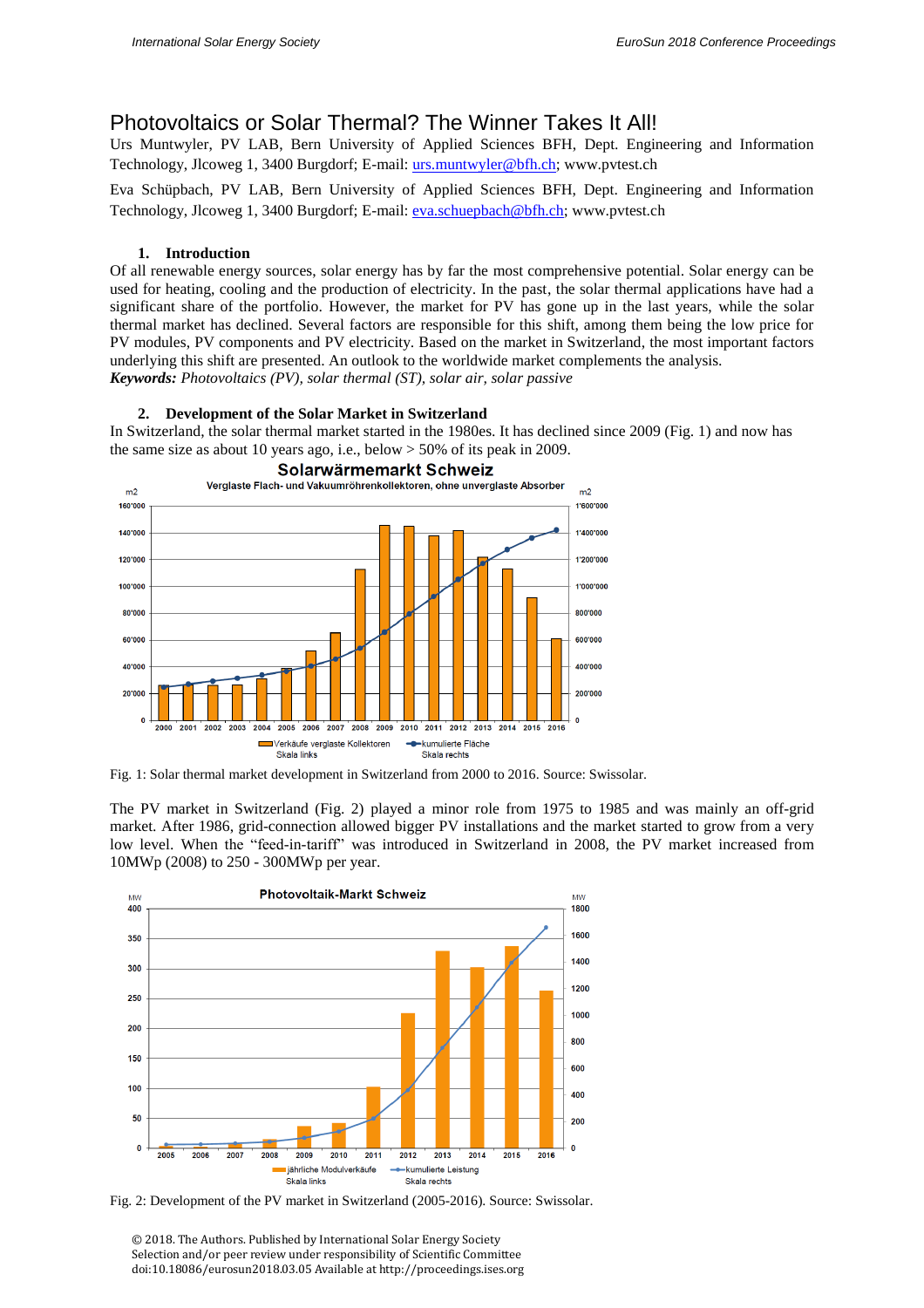## **3. User Needs for Solar Thermal Energy and Photovoltaic Electricity**

Based on the user needs, we develop a customer value that can be turned into a sales process and a project. Regarding the user needs, we state that the basic electricity / energy needs of humans these days are:

a) Electricity for light, mobile phones, entertainment systems, cooling of nutrition, power for several purposes

- b) Hot water as an important hygienic and comfort factor
- c) Heating and cooling according to the climate zone
- d) Energy for mobility

The need for heating and cooling purposes varies with the ambient temperature (climate zone). Global warming lowers the need for heating and puts the cooling application as a priority in the agenda. New house construction techniques lower the need for heating energy by a factor of 7 and more. With its electric energy production, photovoltaics (PV) serves all four needs (a)-(d). Specifically, combined with heat pumps, PV is very effective for cooling and heating devices, too. Solar thermal and passive solar systems are well suited for the needs (b) and (c).

## **4. Technology Development**

Solar thermal (ST) applications have been known for decades and have improved over time. Yet, they still look very much the same as 30 years ago. The possibility to reach temperatures above 200 degrees Celsius even with flat plat collectors created new problems. Prevention against overheating needs special attention. In cold regions with pumped anti-freezing liquids, the control and service of these systems is a challenge, expensive and adds to the complexity of the system. In financial terms, solar thermal installations with flat plate collectors haven't improved very much past the last 20 years in industrialized countries. Some producers of solar thermal collectors disappeared from the market. More severely, the knowhow of the hot water industry is also gradually receding. Therefore, some professional investors have turned away from solar hot water applications and towards PV installations. Solar thermal installations with cheap vacuum tubes from, e.g., China could - in theory - lower the total costs but have, until now, not been very popular. On the positive side of solar thermal installations are the high rate of subsidies and the possibility to lower the income tax if such a system is installed in an existing building.

Hot air collectors are an interesting device, still a market niche and only few producers such as GRAMMER (D), Solar Venti Ltd. and home-built constructions. The big market in Switzerland was in the 1990s for hay-drying purposes for farmers but has completely disappeared because of new hay storage techniques.

Passive solar energy systems are less important as the heating needs of modern houses has continuously dropped. Low energy houses today are totally different than 30 years ago.

On the other hand, PV has improved the efficiency by a factor of 2 and lowered the price by a factor of more than 200 in the last 40 years. Together with an increase in size and lifetime of the PV modules, the overall efficiency increase has been more than 4'000 since 1975!

## **5. Prices are Influenced by the Market Development and Material**

The market development of ST and PV have been different since 2010 (Fig. 3). In 2016 (Fig. 4), ST still had more installed power than PV. But the growth rate of PV is much higher what leads to the assumption that PV will still be cheaper in the future even if the growth rate will continue rising.

30 years ago, a PV module with 64 Wp (Solarex MSX 64) and a surface of about 0,5  $m^2$  had a price of about 500 sFr. (US\$) or 900 sFr. /  $m^2$  (quantity of about 100 modules). A ST collector (Solahart Kf) with a surface of 1,8m<sup>2</sup> had a price of about 900 sFr. or 500 sFr.  $/m^2$ . Today, a PV module with 1,6  $m^2$  and 300 Wp costs about 150 sFr. and below sFr. 100 /  $m^2$ . The price of the solar collector is still similar. A PV module earns about 200 kWh /  $m^2$ in mid-Europe and costs about 100s FR. /  $m^2$ . The ST flat plate collector earns up to 500 kWh /  $m^2$  for costs of about 500 sFr. Per 100 kWh annual yield, PV is half the price of a flat plate solar thermal collector. The product is on one hand electric energy which costs 25 Rp. / kWh (cent/US\$) and on the other hand thermal energy, which costs about 10 Rp. / kWh. The difference is now a factor of 5.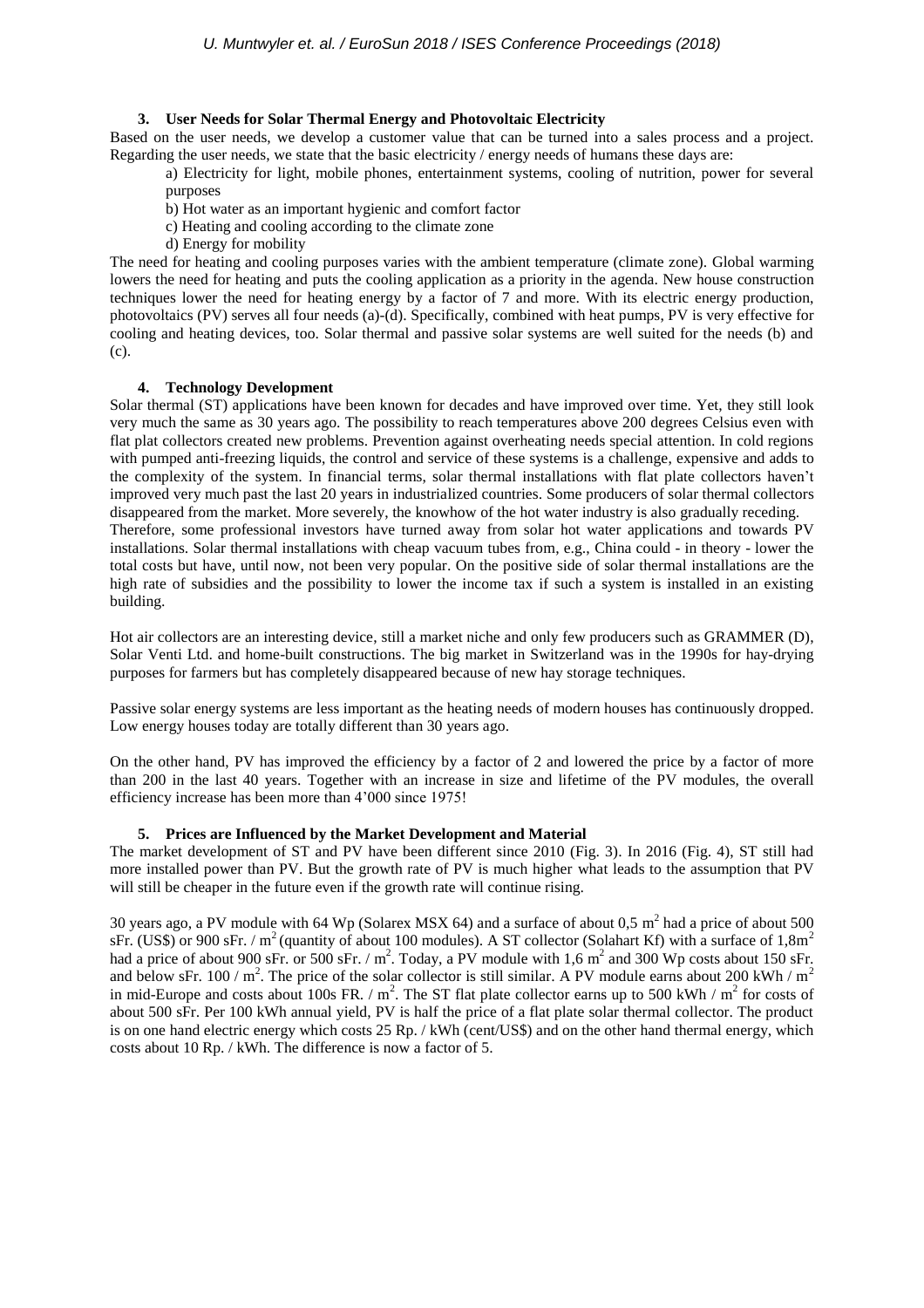

Global capacity in operation and market growth rates between 2010 and 2017 (Sources: AEE INTEC, Global Wind Energy Council (GWEC), SolarPower Europe, REN21 - Global Status Reports 2011-2018)

ST technology utilizes relatively expensive material such as copper for the absorbers of the flat plat collectors. Copper is a relatively rare material. If the production volume goes up, the price follows. In comparison, solar modules are mainly composed of silicon, a cheap material with sizable global resources (no. 2 of all the elements on earth). If more silicon material is used, the mass production drives the price further down. This and the massive production volumes in China pushed the price of PV up in some regions on the globe, what now disrupts the energy industry. These developments might suggest that the ST technology should shift to cheaper material such as, for example, vacuum tube collectors from China. Nevertheless, it is expected that the price gap between PV and ST will continue to grow in future.



*Global capacity in operation [GW<sub>in</sub>], [GW<sub>in</sub>] 2017 and annual energy yields [TWh<sub>in</sub>], [TWh<sub>in</sub>].* (Sources: AEE INTEC, Global Wind Energy Council (GWEC), SolarPower Europe, REN21 - Global Status Report 2018)

Fig. 4: Total global capacity in operation of new renewable energy, ST and PV in 2017. Source see Figure.

Fig. 3: Market growth rate of ST and PV between 2010-2017 and projections. Sources see Figure.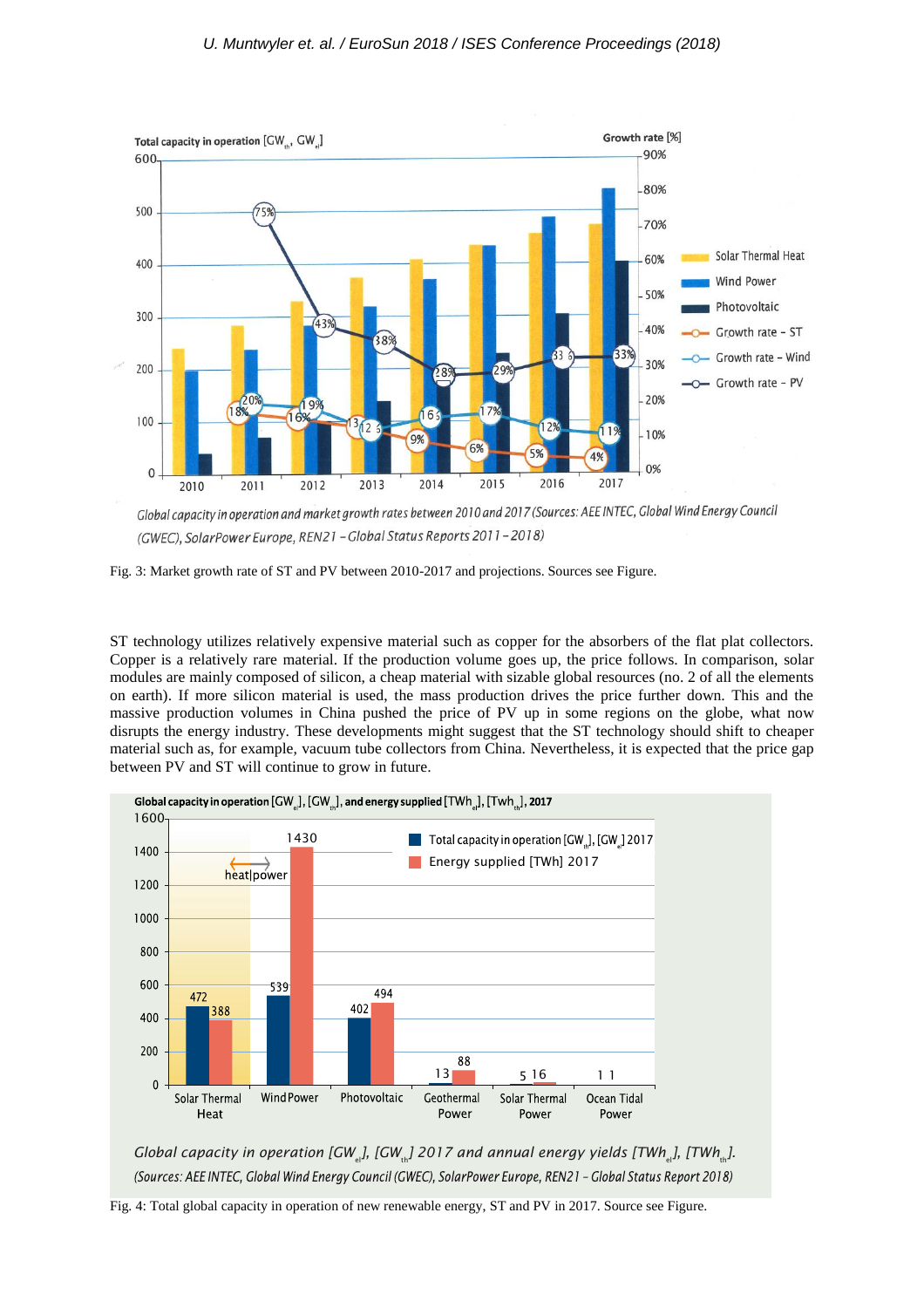In 2015, the market for ST was 40.2 GW, i.e., a decline of 14%. PV was at 50.9 GWp with a growth of 29%; in 2016, PV sold 76,8GWp (+32%) with a total of 306,5 GWp. In 2017, PV sold over 100 GWp, reaching over 400GWp installed power. The produced energy of PV exceeds the ST energy for the first time (Fig. 4). In 2018, the installed PV power is expected to equal the ST power.

The dependency of the PV market from China is strong (2016: 45%; 2017: <60%) but not so strong as compared to the ST market (China: 75% market share). There are over 20 countries with a PV market over 1 GWp annually. For 2018, a market decline is expected in China. This will drive the price of the PV panels further down and will stimulate the other markets again.



Fig. 5: Strong growth rate of the global PV market.



Fig. 6: Stagnation in the solar thermal market.

ST installations are normally small. The biggest plant, a district heating system in Denmark, has an installed power of 110 MW. In comparison, PV systems have reached the 1 GWp size and there are now more than 40 plants over 200 MWP on the globe. PV has a strong market for big utility-size installations. This gives PV a further advantage over ST to drive the "economy of scale" and lower the price of PV installations. For costoptimized PV plants, prices below 2 cent/US\$/ kWh are realistic.

## **6. Synergies in the Swiss market of PV and ST in the Past**

In the past, there has been a significant synergy for solar thermal and PV in the Swiss market. Customers tended to restrict the size (and costs) of the expensive PV installations and added solar thermal installation for hot water and the heating support (Fig. 6). Heating in these houses was / is predominantly with oil, gas or wood and so, a solar thermal installation was an interesting and relative cheap start into the "solar technology".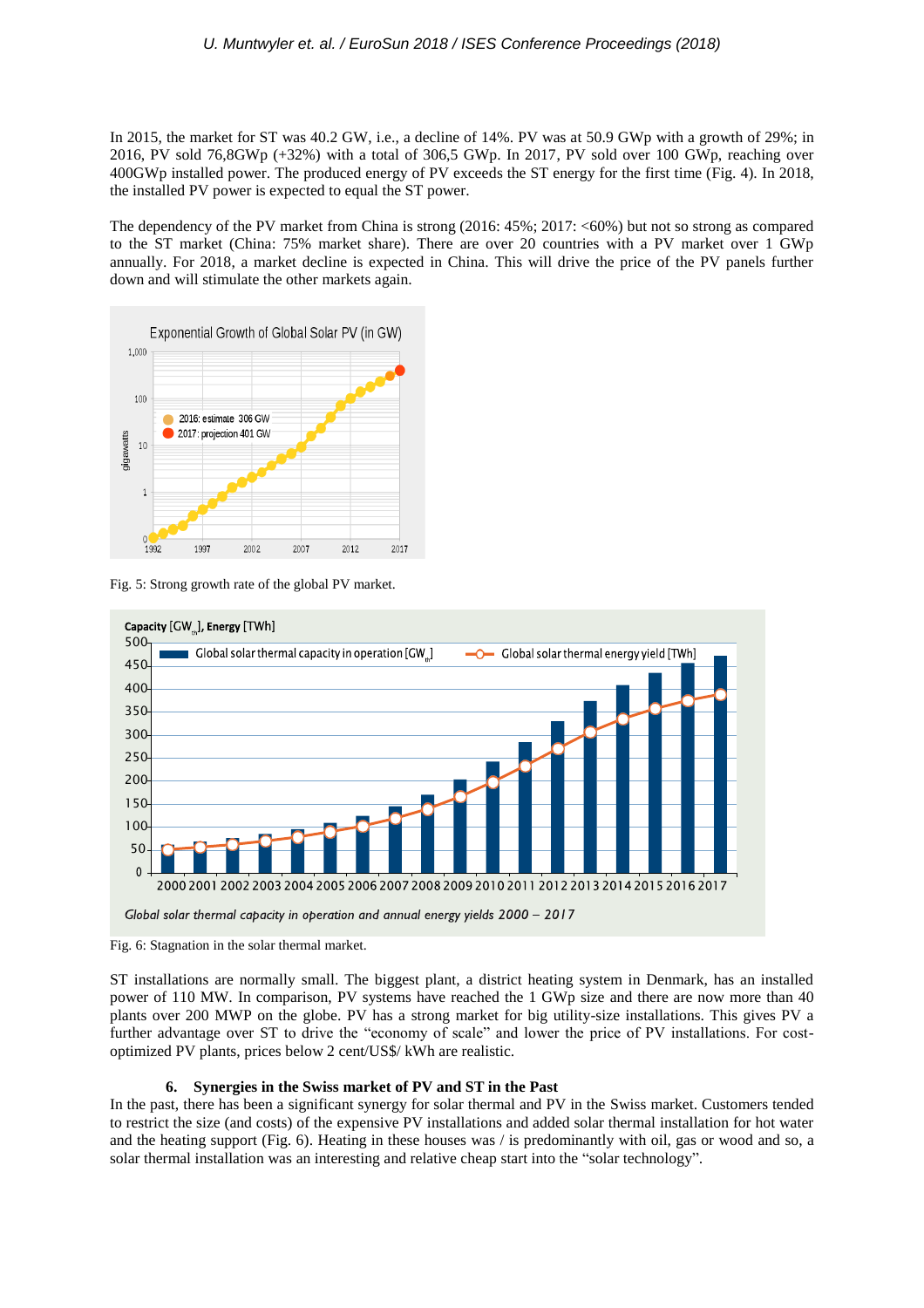

Fig. 6: Typical houses of a solar energy consumer around the year 2005. The hot water solar thermal device (left picture) cost about 15'000 sFr. (or US\$). The 6 kWp PV plant (right picture) was about 50-60'0000sFr. (Photos: Muntwyler).

## **7. The Energy Consumption in the Last 40 Years**

In the last 40 years, the energy consumption in a single-family house went down and/ or has been covered with electricity (see Table 1).

| Application             | 1975                       | 2018                      | Due to                        |
|-------------------------|----------------------------|---------------------------|-------------------------------|
| Electricity             | Ca. $6,5kWh/person$        | $6,96$ kWh / person       | Stable due to more but        |
|                         |                            |                           | efficient consumers           |
| Hot water               | About $501/$ person        | Similar                   | Trend to smaller families     |
| Heating and cooling     | $220$ kWh / m <sup>2</sup> | $30$ kWh / m <sup>2</sup> | <b>Massive reduction: new</b> |
|                         |                            |                           | construction codes            |
| Energy for displacement | $9001$ gasoline /          | 2250 kWh / year           | <b>Massive reduction:</b>     |
|                         | 9'000kWh                   |                           | 15'000km / year               |

Table 1: Comparison of electricity and energy consumption in 1975 and 2018 in Switzerland. Own calculations.

Energy savings in houses led to dramatic decreases in energy consumption for the heating system; with a heat pump by a factor of seven or much more! The figure reflects the new energy guidelines in the energy law for Swiss cantons (MuKen 2014) compared with the standard from 1975. For a 100  $m<sup>2</sup>$  house with a heat pump, 1'000 kWh electricity or less is needed today instead of 22'000 kWh thermal energy in 1975. The installation of heat pumps has declined the need for thermal energy dramatically, even more so as the heat pump for heating and hot water has been the leading technology for thermal energy in Switzerland past the last 40 years. Today, with a PV system of about 8-10 kWp and a heat pump, a "Plushouse" (i.e., a house producing more energy than can be consumed by itself), can be achieved, including the electricity for an EV. This also saves a massive amount of money for the user. The energy need for the car went down at a factor of 4 due to the electric drive train and is electric too.

The electric consumption is stable, but only usable for PV. Only the hot water consumption is the same or went up due to comfort behavior of the consumers in the last 40 years. But the hot water consumption in a singlefamily house is not stable. Often, these systems are installed in existing houses with elderly people. If the children leave the house, the hot water consumption goes down and the economy of the solar hot water system is gone forever.

The profile of the two technologies (PV and ST) shows strong advantages for PV:

| <b>Strong</b>             | 6         | 5         | 4         | 3         | $\mathbf{2}$ | Weak                       |
|---------------------------|-----------|-----------|-----------|-----------|--------------|----------------------------|
| Price/kWp                 |           | <b>PV</b> |           |           | <b>ST</b>    |                            |
| Price/ $m^2$              | <b>PV</b> |           |           | <b>ST</b> |              |                            |
| Price/kWh                 |           | PV        |           | <b>ST</b> |              |                            |
| Efficiency                |           | <b>ST</b> |           |           | <b>PV</b>    | PV without heat pump       |
| Efficiency with heat pump | <b>PV</b> | <b>ST</b> |           |           |              |                            |
| Technical complexity      |           |           | <b>PV</b> |           | <b>ST</b>    |                            |
| Life time                 |           | <b>PV</b> |           | <b>ST</b> |              |                            |
| Flexible in size          |           | <b>PV</b> |           | <b>ST</b> |              |                            |
| Service + maintenance     |           | <b>PV</b> |           |           | <b>ST</b>    |                            |
| Technical problems in use |           | <b>ST</b> |           |           | <b>PV</b>    | Overheating in the system. |
| Optical appearance        |           | PV        |           | <b>ST</b> |              |                            |
| Subsidize                 |           | <b>ST</b> | <b>PV</b> |           |              |                            |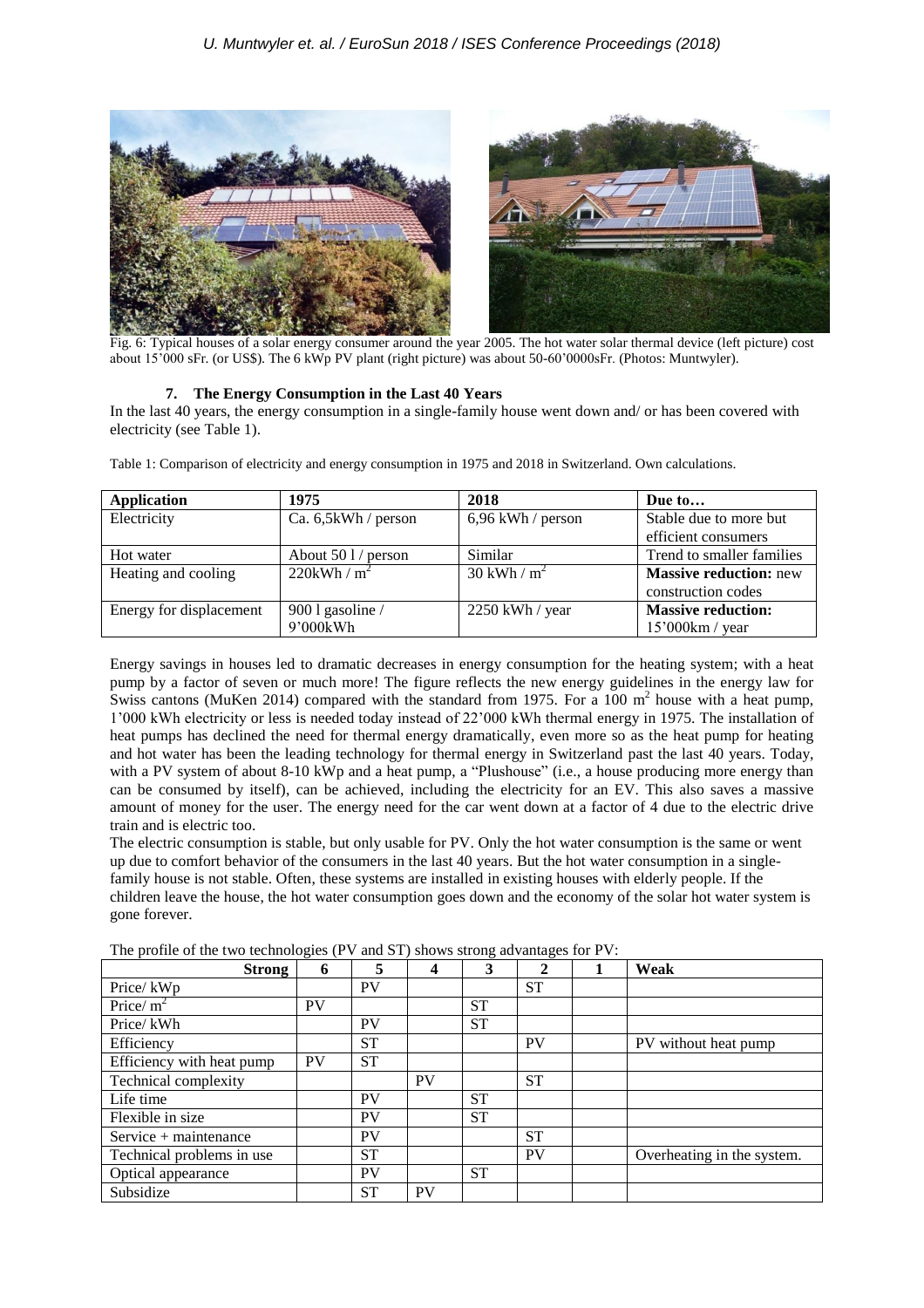It can be expected that PV costs further decline in the future while, at the same time, the lifetime goes up to 40 years. New PV modules with different colors and sizes also fit the requirements of the architects.

A further disadvantage of the ST is the need for a storage tank. Some niche market applications such as swimming pool heating have no tank. ST systems have normally a storage tank. The tank is an expensive, but necessary method to store the heat energy. In contrast, the PV has the philosophy to use the electricity on time. The grid is the "storage". This is very efficient but not for free. Only in recent times are battery storage systems widely used in certain markets such as Germany. This is the result of a low feed-in tariff for surplus injected electricity and another way to slow down the growth of the PV.

#### **8. Nearly no Synergies between PV and ST in the Future**

In the previous Sections, it has been discussed that the synergy between PV and ST has now disappeared. Today, PV is so cheap that it makes sense to mount a PV installation covering the entire roof. In Switzerland roof-integrated PV installations have a market share of about 20%. This leads to an overproduction of PV electricity. If the electricity can be fed into the grid under a "feed-in-tariff (FIT)" scheme, the maximum economic benefits can be reached. The user then makes profit of the "economy of scale" and can sell each kilowatt-hour electricity to the grid. However, in Switzerland, the "feed-in-tariff" system for PV is closed for new projects and all electricity produced has primarily to be used by the producer itself. The surplus electricity may be sold to the local electricity company at often a very low price (in Switzerland 5-10 cents sFr. / kWh). This has the effect of a "virtual storage" tank and the producer and consumer (= Prosumer) hence look for smart electric consumer. All energy converters such as hot water device, heating system and later an electric car will be turned into an electric consumer to reach a high "own consumption" and to find additional consumers for his "cheap" electricity. This is first the hot water supply, the heating systems and an electric vehicle. They all have a storage system that improves the "own consumption". A solar hot water system will downgrade this situation. In certain markets, battery storage systems also enhance the "own consumption rate". In the future, bi-directional EVs can optimize this function. Another important factor is the complexity of solar thermal systems being one of the reasons underlying the disappearance of experienced solar thermal companies from the market in the past. It is hard to find the needed specialists for planning, installation and maintenance. PV on the other hand improved

the situation very much. Under such a regime, ST lowers the financial performance of the PV system and ST is pushed out of the market. The argument of the high efficiency and low use of surface is also gone. A PV system with a heat pump can easily reach efficiencies over 50%. In such an efficient "energy world", ST systems will disappear and only appear in niche markets any more.

#### **9. What are the Niche Markets for Solar Thermal?**

There are still niche markets for solar thermal:

- Very cheap small solar hot water systems in sunny regions (thermosiphon)
- Swimming pool heating not only in sunny regions
- Big district heating systems (example Denmark)
- Solar thermal electricity plants with night storage
- Solar air collectors for heating and ventilation

- Solar houses with a solar thermal concept (example Jenni Energietechnik AG in Burgdorf, Switzerland) To remain in or enter these market niches, marketing is crucial. The desire to have hot water available is a strong driver for every human and has an increasingly growing buying power. This opens a huge market for solar hot water systems in developing countries that are often located in sunny climate regions. As more and more electric systems are in use, PV get a higher penetration. For sunny regions, this can be the air conditioning system. Such a house can have an electricity consumption that is almost the same as in a Europe house with a heat pump heating system.

For industrialized countries, ST can be placed in market niches with clever marketing and system concepts. The Swiss ST company Jenni Energietechnik AG sells multi-family houses with huge hot water tanks suitable for a seasonal storage of the heat energy. The product is therefore a 100% heated solar house.

#### **10. PV or ST - the Winner takes it all - or is there still a Market for Solar Thermal?**

The future will see a further growth of PV. This depends on many factors but the worldwide trend for PV is still a growing market. In industrialized countries with heating systems and air conditioning, PV will push ST out of the main markets outside the niches described above. There are several markets for solar thermal. One is for very cheap compact solar hot water systems in the sunbelt-regions. As many regions still don't have a (reliable) grid, PV is more concentrated on small solar home systems (SHS) and micro-grids. On the other hand, in cold alpine climates with high sunshine, solar thermal is still interesting. Solar air systems could find their place in such systems. In the range of big system, the district heating is a market for solar thermal systems, too.

Switzerland currently needs about 60 TWh of electricity, which are mainly produced by hydro- and nuclear power. PV contributes about 3%. In the "Swiss Energy Strategy 2050" of the government, the five nuclear power